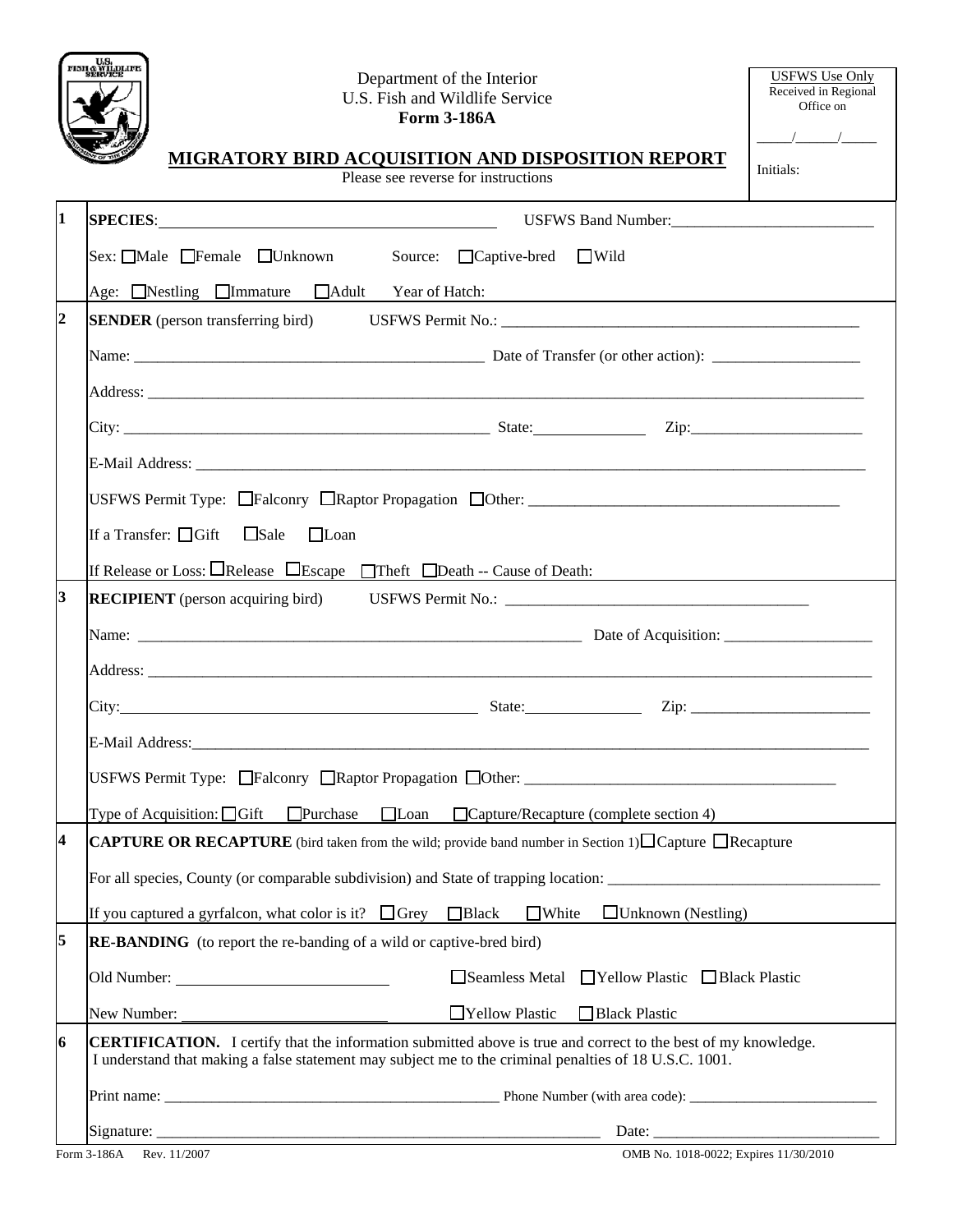## **INSTRUCTIONS**

1. This form must be completed for each transfer, acquisition, release, loss, or rebanding of a migratory bird held under your permit. You must submit it to the appropriate U.S. Fish and Wildlife Service office within 5 days of the activity.

| If you have                                                                               | then you must complete sections: |
|-------------------------------------------------------------------------------------------|----------------------------------|
| transferred a bird to another permittee (or to another permit you hold),                  | 1, 2, 3, and 6.                  |
| released a bird or lost a bird due to its escape, theft, or death,                        | 1, 2, and 6.                     |
| acquired a bird from another permittee,                                                   | 1, 2, 3, and 6.                  |
| captured a bird from the wild or recaptured a previously captive (banded)<br>bird.        | 1, 3, 4, and 6.                  |
| re-banded a bird, either wild or captive-bred, for which the band was lost or<br>removed. | 1, 2, 5, and 6.                  |

2. Retain one copy of the completed form, mail one copy to your State permit office, and mail the original to the U.S. Fish and Wildlife Service Migratory Bird Permit Office responsible for your State.

| <b>USFWS</b><br><b>Region</b> | <b>Area of Responsibility</b>                                                                                                                                                        | <b>Migratory Bird Permit Office</b><br><b>Mailing Address</b>              |
|-------------------------------|--------------------------------------------------------------------------------------------------------------------------------------------------------------------------------------|----------------------------------------------------------------------------|
| $\mathbf{1}$                  | California, Hawaii, Idaho, Nevada, Oregon, Washington, Pacific Island<br><b>Territories</b>                                                                                          | 911 N.E. $11th$ Avenue<br>Portland, OR 97232-4181<br>$(503) 872 - 2715$    |
| $\overline{2}$                | Arizona, New Mexico, Oklahoma, Texas                                                                                                                                                 | P.O. Box 709<br>Albuquerque, NM 87103<br>$(505)$ 248-7882                  |
| 3                             | Illinois, Indiana, Iowa, Michigan, Minnesota, Missouri, Ohio, Wisconsin                                                                                                              | One Federal Drive<br>Ft. Snelling, MN 55111-4056<br>$(612)$ 713-5436       |
| 4                             | Alabama, Arkansas, Florida, Georgia, Kentucky, Louisiana, Mississippi,<br>North Carolina, South Carolina, Tennessee, Puerto Rico, Virgin Islands                                     | P.O. Box 49208<br>Atlanta, GA 30359<br>$(404)$ 679-7070                    |
| 5                             | Connecticut, Delaware, District of Columbia, Maine, Maryland,<br>Massachusetts, New Hampshire, New Jersey, New York, Pennsylvania,<br>Rhode Island, Vermont, Virginia, West Virginia | P.O. Box 779<br>Hadley, MA 01035-0779<br>$(413)$ 253-8643                  |
| 6                             | Colorado, Kansas, Montana, Nebraska, North Dakota, South Dakota,<br>Utah, Wyoming                                                                                                    | P.O. Box 25486, DFC<br>Denver, CO 80225-0486<br>$(303)$ 236-8171           |
| $\overline{7}$                | Alaska                                                                                                                                                                               | 1011 East Tudor Road (MS 201)<br>Anchorage, AK 99503<br>$(907) 786 - 3693$ |

## **Notice**

Privacy Act (5 U.S.C.552a): The gathering of information on fish & wildlife is authorized by the Migratory Bird Treaty Act (16 U.S.C. 703 et seq.), & Parts 13 & 21 of Title 50 of the Code of Federal Regulations. Disclosure of the requested information is necessary for administration of permits under MBTA & is a condition of your permit. Failure to disclose all of the requested information may be sufficient cause for revocation of your permit. The information will be used to monitor disposition of captive birds & the take of birds from the wild. If the information indicates a violation of a statute, regulation, rule, order, or license, whether civil, criminal, or regulatory in nature, the information may be transferred to the appropriate Federal, State, local, or foreign agency charged with investigating or prosecuting such violations. (Ref. 69 FR 5261, Sept 4, 2003) Paperwork Reduction Act (44 U.S.C.3501): An agency may not conduct or sponsor, & a person is not required to respond to, a collection of information unless it displays a currently valid OMB control number. The public reporting burden estimate for reviewing instructions, gathering & maintaining data, & completing this form is 15 minutes. Comments on the form, including the burden estimate, should be mailed to the Information Collection Clearance Officer (Ref 1018- 0022), Mail Stop 222-ARLSQ, Fish &Wildlife Service, U.S. Department of the Interior, 1849 C Street, NW, Washington, D.C. 20240.